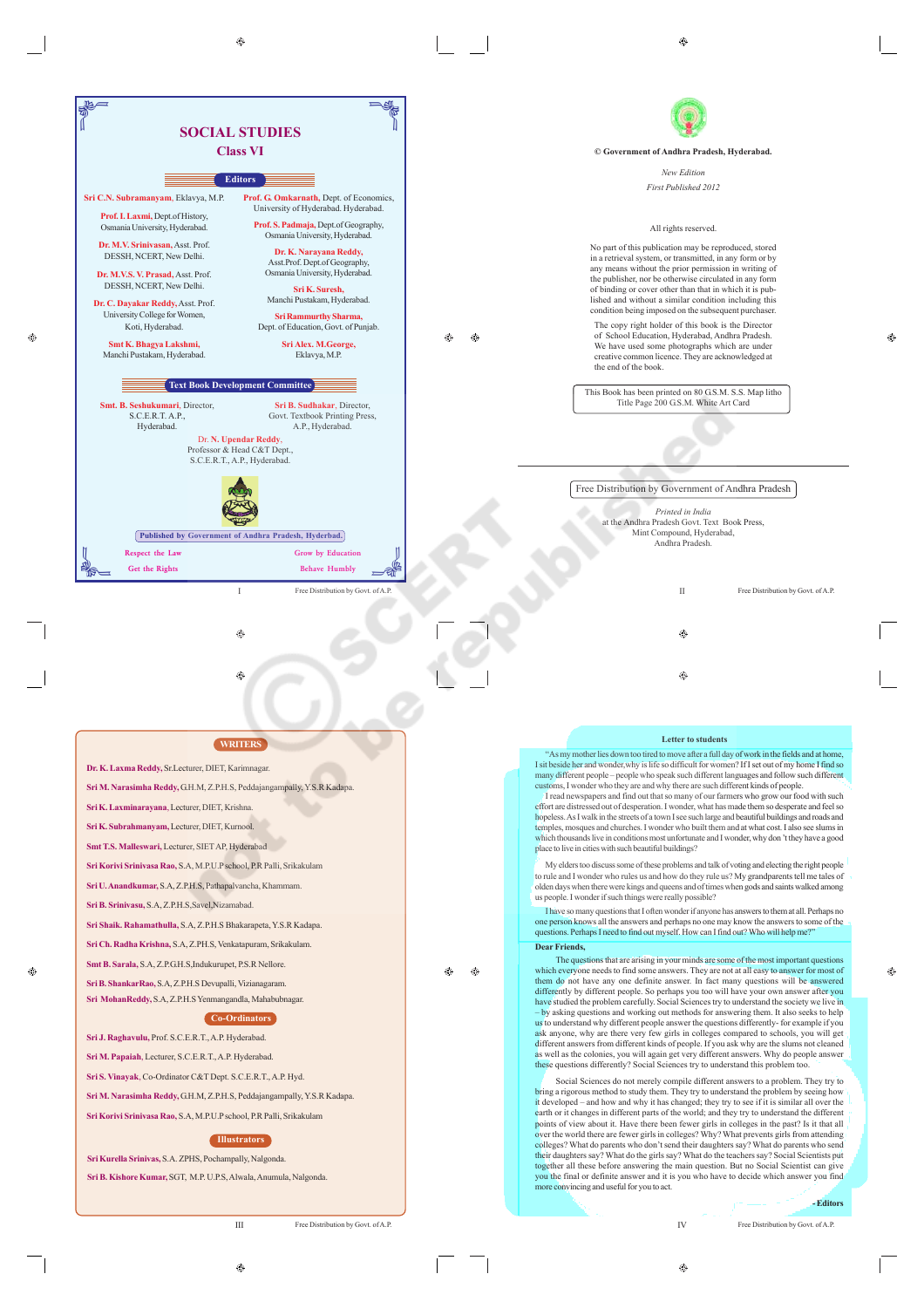This book is a part of your Social Science Curriculum or a part of various things you would be doing to study the society around you. However, remember that it is only one small part of that curriculum. The Social Science Curriculum requires you to analyse and share in the class room what you know. It requires you above all to ask questions – think why things are the way they are. It also requires you and your friends to go out of the class room to the market, to the Panchyat or municipality office, to the village fields, to temples and mosques and museums and find out various things. You will have to meet and discuss with a number of people, farmers, shopkeepers, officials, priests, and so on.

This book will introduce you to a range of problems and enable you to study them and arrive at your own understanding of them. So, the most important thing about this book is that it does not have answers. In fact this book is not really complete. It can only be completed when you and your friends and teachers bring their own questions and experiences and discuss everything threadbare in the class. You may disagree with many things in this book - do not be afraid to say so - only give your reasons. Your friends may disagree with you, but try to understand why they have a different view. Finally arrive at your own answers. You may not even be sure of your answer - you may want to find out more before you make up your mind. In that case list your questions carefully and request your friends, teachers or elders to help you to find out.

This book will help you to study different aspects of our social life - about diversity of land and people, about how people get their livelihoods, how people provide for their common needs and manage them, how all people in our society are not equal and how people try to bring about equality, how people worship different gods in different ways, and finally how they communicate with each other and build a culture which is shared by them.

To understand some of these matters you may have to study about the earth - the hills, plains and rivers and seas; to understand others you may have to know what happened hundreds or even thousands of years ago; but most of all you may have to go out and talk to different kinds of people around you.

As you study this book in the class room, you will come across many questions - do stop and try to answer those questions or do the activity suggested before you proceed ahead. It is not so important to finish the lesson fast as it is to discuss the questions and do the activities.

Many lessons will suggest projects which may take a few days to do. These projects will enable you to develop skills of social science enquiry and analysis and presentation - these are more important than remembering what is written in the lessons.

Please remember that you don't have to memorise what is given in the lesson, but think about them and form your own opinion about them.

**Smt. B. Seshu Kumari** Director, SCERT, A.P., Hyderabad.

 $\triangle$ 

 $\bigoplus$  $\bigoplus$ 

V Free Distribution by Govt. of A.P.

⊕

| $S$ No.         | Content                                                   | Page        | Periods        | Month      |
|-----------------|-----------------------------------------------------------|-------------|----------------|------------|
|                 | Theme - I: Diversity on the Earth                         |             |                |            |
| $\mathbf{1}$    | Reading and Making Maps                                   | $1 - 8$     | 6              | June       |
| $\overline{2}$  | Globe - A Model of the Earth                              | $9 - 14$    | 5              | July       |
| $\mathcal{E}$   | From Gathering Food to Growing food - The Earliest People | $15 - 27$   | 9              | July       |
| $\overline{4}$  | Land Forms of Andhra Pradesh (Part -A)                    | $28-32$     | $\overline{4}$ | Aug        |
|                 | Penamakuru - A Village in the Krishna Delta (Part-B)      | $33 - 44$   | 8              | Aug        |
| 5.              | Salakamcheruvu-A Village on the Plateau                   | $41 - 49$   | 8              | Sept       |
| 6               | Kunavaram - Tribal Villages on the Hills                  | $50 - 59$   | 8              | Oct        |
|                 | <b>Theme - II: Production Exchange and Livelihoods</b>    |             |                |            |
| 7.              | Agriculture in Our Times                                  | 60-67       | 6              | Sept       |
| 8 <sup>1</sup>  | Trade in Agricultural Produce - Part-A                    | 68-75       | 6              | Oct        |
|                 | Trade in Agricultural Produce - Part-B                    | 76-82       | $\varsigma$    | Oct        |
|                 | <b>Theme-III: Political Systems and Governance</b>        |             |                |            |
| 9.              | Community Decision Making in a Tribe                      | 83-87       | $\overline{4}$ | July       |
| 10 <sup>1</sup> | Emergence of Kingdoms and Republics                       | 88-95       | 8              | Aug        |
| 11              | <b>First Empires</b>                                      | $96 - 103$  | 6              | Sept       |
| 12              | Democratic Government                                     | $104 - 112$ | 8              | <b>Nov</b> |
| 13              | Village Panchayats                                        | $113 - 120$ | 8              | <b>Nov</b> |
| 14              | Local Self-Government in Urban Areas                      | $121 - 127$ | 6              | <b>Nov</b> |
|                 | <b>Theme-IV: Social Organisation and Inequities</b>       |             |                |            |
| 15              | Diversity in Our Society                                  | 128-135     | 6              | Dec.       |
| 16              | <b>Towards Gender Equality</b>                            | 136-143     | 6              | <b>Jan</b> |
|                 | <b>Theme - V: Religion and Society</b>                    |             |                |            |
| 17.             | Religion and Society in Early Times                       | 144-154     | 8              | <b>Dec</b> |
| 18              | Devotion and Love towards God                             | 155-162     | 6              | Jan        |
|                 | <b>Theme-VI: Culture and Communication</b>                |             |                |            |
| 19              | Language, Writing and Great Books                         | $163 - 170$ | 8              | Feb        |
| 20              | Sculptures and Buildings                                  | 171-178     | 8              | Feb        |
|                 | <b>Revision</b>                                           |             |                | March      |
|                 | <b>Revision &amp; Annual Examinations</b>                 |             |                | April      |

VII Free Distribution by Govt. of A.P.

 $\hat{\mathbf{c}}$ 

**- Rabindranath Tagore**

**Jana gana mana adhinayaka Jaya he Bharatha bhagya-vidhata Punjab Sindhu Gujaratha Maratha Dravida Utkala Banga. Vindhya Himachala Jamuna Ganga Uchchala Jaladhi taranga, Tava shubha name jage Tava shubha asisha mage Gahe tava jaya gatha Jana gana mangala-dayaka jaya he, Bharatha bhagya –vidhatha, Jaya he, jaha he, jaya he, Jaya jaya jaya jaya he**

#### **PLEDGE**

**"India is my country; all Indians are my brothers and sisters. I love my country, and I am proud of its rich and varied heritage.**

**I shall always strive to be worthy of it.**

**I shall give my parents, teachers and all elders respect, and treat everyone with courtesy. I shall be kind to animals.**

**To my country and my people, I pledge my devotion.**

**In their well-being and prosperity alone lies my happiness."**

VI Free Distribution by Govt. of A.P. ۸ Ø.

#### THE CONSTITUTION OF **INDIA**

#### **PREAMBLE**

WE. THE PEOPLE OF INDIA, having solemnly resolved to constitute India into a SOVEREIGN SOCIALIST SECULAR **DEMOCRATIC REPUBLIC** and to secure to all its eitizens:

JUSTICE, social, economic and political:

LIBERTY of thought. expression. belief, faith and worship;

**EQUALITY** of status and of opportunity; and to promote among them all

FRATERNITY assuring the dignity of the individual and the unity and integrity of the Nation:

IN OUR CONSTITUENT ASSEMBLY this twenty-sixth day of November, 1949. do HEREBY ADOPT, ENACT AND GIVE TO OURSELVES THIS CONSTITUTION.

**The first page of the Constitution that clearly states that all Indians are entitled to equality of status and opportunity.**

计理解 医一种麻痹

VIII Free Distribution by Govt. of A.P.

 $\oplus$ 

 $\bigoplus$ 

Ô.